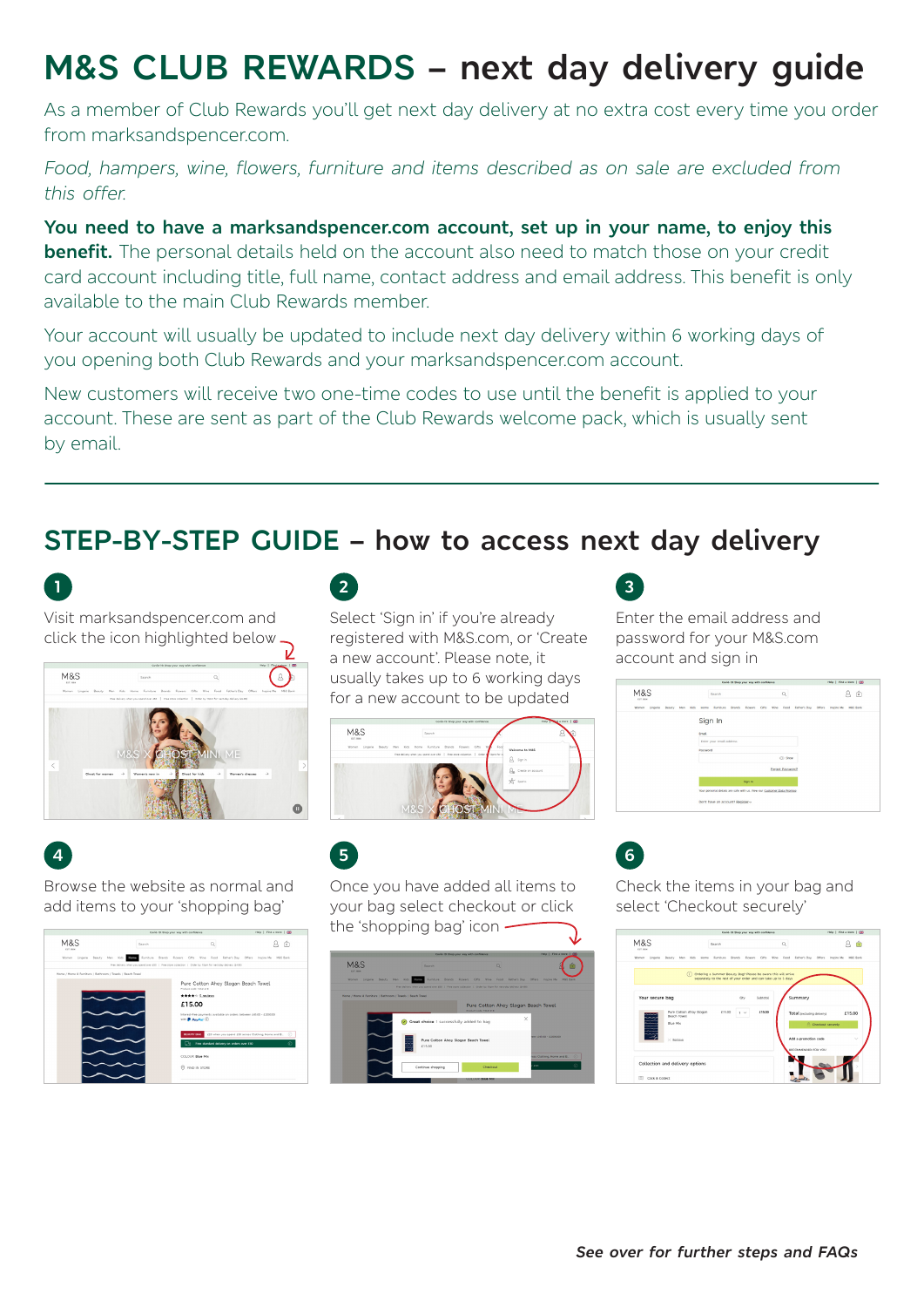Select the 'Delivery' option, check your delivery address and select 'Next/Nominated day delivery'

| ⋒                             | Ordering a Summer wouty Bag! Plaza be aware this will arrive<br>separately to the rest of your order and car take up to 5 days |                                                                         |          |
|-------------------------------|--------------------------------------------------------------------------------------------------------------------------------|-------------------------------------------------------------------------|----------|
| 1. Delivery method            |                                                                                                                                | $\bigcap$ 1 item                                                        | £15.00   |
| <b>TTT</b> collection         | Delivery<br>☞                                                                                                                  | <b>Pure Cetten Ahey Slegan</b><br><b>Beach Towel</b><br><b>Blue Mix</b> |          |
| 2. Delivery address           |                                                                                                                                | Otic 1                                                                  | £15.00   |
|                               |                                                                                                                                | Order value                                                             | 615.00   |
| Customer address              |                                                                                                                                | Delivery                                                                | 64.99    |
|                               |                                                                                                                                | Free Club Rewards<br>Delivery                                           | $-0.499$ |
|                               |                                                                                                                                | Total to pay                                                            | £15.00   |
|                               |                                                                                                                                |                                                                         |          |
| 3. Delivery options           |                                                                                                                                |                                                                         |          |
| <b>CONTRACTOR</b><br>63.50    |                                                                                                                                |                                                                         |          |
| Select cotion to confirm date |                                                                                                                                |                                                                         |          |
|                               |                                                                                                                                |                                                                         |          |
| Next / Nominated day delivery |                                                                                                                                |                                                                         |          |



Select your chosen delivery date and your 'bag' will be updated with the Club Rewards delivery discount. Continue to pay as normal. Please note, if some items in





your bag are **not included within the offer**, you may still be charged for part of your delivery. See FAQs below for further details.

# **FREQUENTLY ASKED QUESTIONS**

## **Q. I have Club Rewards, so why have I been charged for my Next Day Delivery?**

You need to have a marksandspencer.com account set up in the main card holder's name to enjoy this benefit. Your account will usually be updated to include next day delivery within 6 working days of you opening both Club Rewards and your marksandspencer.com account.

If you were previously a member of M&S Premium Club and already held an M&S.com account, your account was automatically updated with next day delivery from 11 May 2021.

Next day delivery applies to M&S.com purchases, excluding: food, hampers, wine, flowers, furniture and items described as on sale. This benefit is subject to terms and availability, visit marksandspencer.com for more information and select 'Delivery and Collection' at the bottom of the page.

If you continue to be charged for next day delivery please visit the help and contact us section at marksandspencer.com

# **Q. Why is my account showing a charge for next day delivery?**

You need to select next/nominated delivery to activate the promotion and choose a delivery date. As long as you have signed in to your M&S.com account your delivery charge will be discounted in your basket. You may still be charged if you are purchasing an item that is not part of this promotion.

If the cost of your delivery is not discounted after selecting next day delivery, please check the details of your account. To apply the promotion your personal details need to match those on your credit card account including title, full name, contact address and email address.

Please note, the M&S.com account must be in the name of the main card holder.

### **Q. Why do I need to have an M&S.com account to get this benefit?**

This benefit is fulfilled by M&S, setting up an M&S.com account allows them to check that you are eligible for the benefit and remove next day delivery charges against eligible transactions.